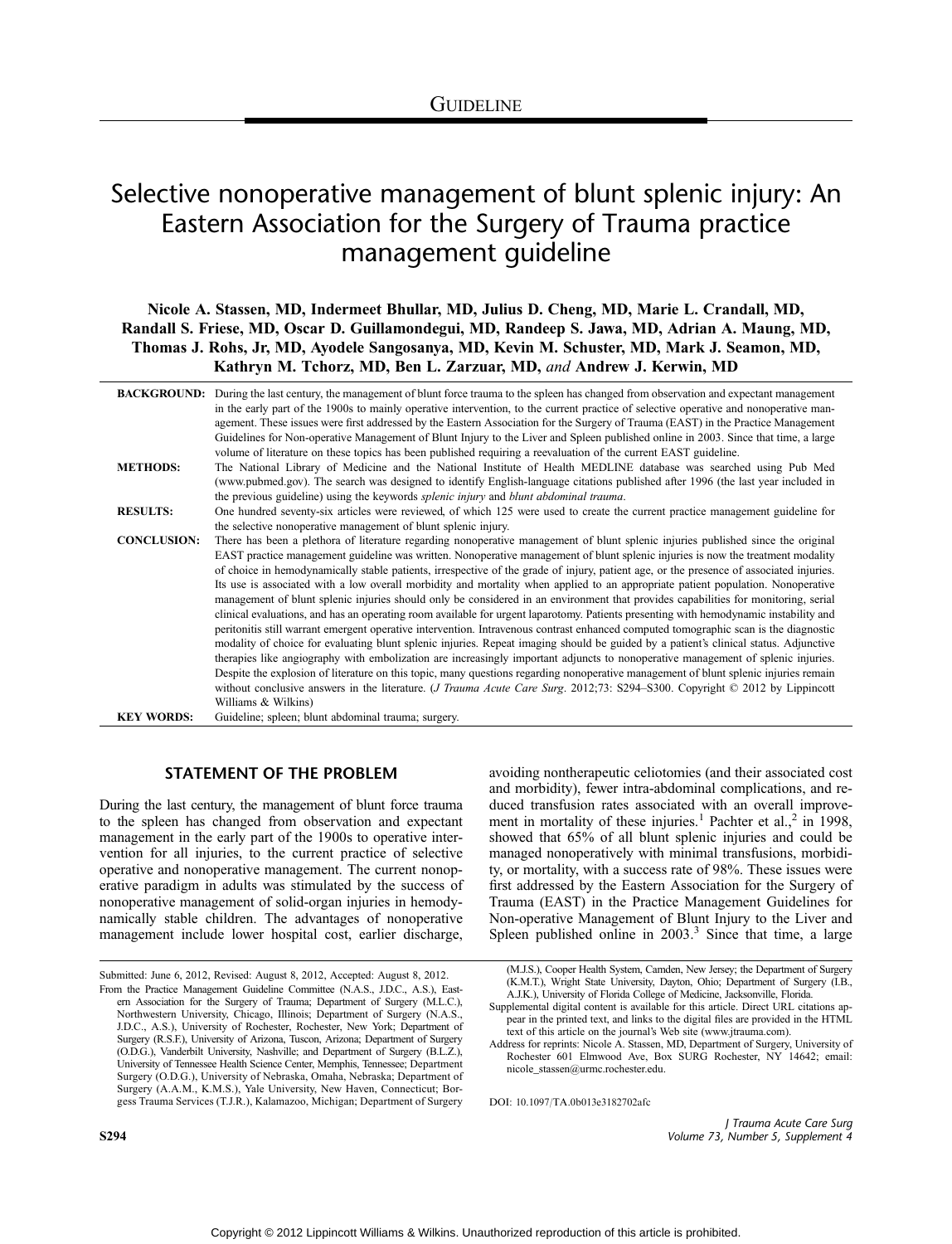volume of literature on these topics has been published. As a result, the Practice Management Guidelines Committee of EAST set out to develop updated guidelines for the nonoperative management of splenic injuries. This practice management guideline update has been split into separate recommendations for the nonoperative management of blunt hepatic and splenic injuries in adult trauma patients, rather than the amalgamated recommendations included in the 2003 practice management guideline.

Reports of nonoperative management in adults with injuries to the liver continue to support nonoperative management in hemodynamically stable adults, but questions still exist about efficacy, patient selection, and details of management.<sup> $4-8$ </sup> These questions include the following:

- & Are the 2003 recommendations still valid?
- Is nonoperative management appropriate for all hemodynamically stable adults regardless of severity of solid-organ injury or presence of associated injuries?
- What role should angiography and other adjunctive therapies play in nonoperative management?
- Is the risk of missing a hollow viscous injury a deterrent to nonoperative management?
- What is the best way to diagnose injury to the spleen?
- What roles do computed tomographic (CT) scan and/or ultrasonography have in the hospital management of the patient being managed nonoperatively?
- Is the need for transfusion greater for patients managed nonoperatively?
- & Should patients be placed on a ''bed rest'' activity status, and if so, for what duration?
- Finally, what period and evaluation is needed before releasing patients back to full activity?

## PROCESS

#### Identification of References

References were identified by research librarians at the University of Rochester, Miner Medical Library. The MED-LINE database in the National Library of Medicine and the National Institute of Health was searched using Entrez Pub-Med [\(www.pubmed.gov\)](www.pubmed.gov). The search was designed to identify English-language citations between 1996 (the last year of literature used for the existing guideline) and 2010 using the keywords splenic injury and blunt abdominal trauma. The articles were limited to humans, clinical trials, randomized controlled trials, practice guidelines, meta-analyses, and reviews. Two hundred twenty-three articles were identified. Case reports and small case series were excluded. The committee chair and members then reviewed the articles for relevance and excluded any reviews and tangential articles. One hundred seventy-six articles were reviewed of which 125 were used to create the nonoperative management of blunt splenic injures recommendations. (Table, Supplemental Digital Content 1, http://links.lww.com/TA/A195)

#### Quality of References

The methodology developed by the Agency for Healthcare Policy and Research (AHCPR) of the US Department of

 $\odot$  2012 Lippincott Williams & Wilkins  $\ddot{\text{S}}$ 

Health and Human Services was used to group the references into three classes.9

Class I: Prospective randomized studies (no references).

- Class II: Prospective, noncomparative studies; retrospective series with controls (19 references).
- Class III: Retrospective analyses (case series, databases or registries, and case reviews) (105 references).

Based on the review and assessment of the selected references, three levels of recommendations are proposed.

#### Level 1

The recommendation is convincingly justifiable based on the available scientific information alone. This recommendation is usually based on Class I data; however, strong Class II evidence may form the basis for a Level 1 recommendation, especially if the issue does not lend itself to testing in a randomized format. Conversely, low-quality or contradictory Class I data may not be able to support a Level 1 recommendation.

## Level 2

The recommendation is reasonably justifiable by available scientific evidence and strongly supported by expert opinion. This recommendation is usually supported by Class II data or a preponderance of Class III evidence.

#### Level 3

The recommendation is supported by available data, but adequate scientific evidence is lacking. This recommendation is generally supported by Class III data. This type of recommendation is useful for educational purposes and in guiding future clinical research.

#### RECOMMENDATIONS

Upon review of the updated literature, it was found that the majority of recommendations from the 2003 guideline remain valid. The previous guidelines were incorporated into the greatly expanded current recommendations as appropriate. A multitude of unanswered questions remain in the literature for nonoperative management of blunt splenic injuries.

## Level 1

1. Patients who have diffuse peritonitis or who are hemodynamically unstable after blunt abdominal trauma should be taken urgently for laparotomy.

#### Level 2

- 1. A routine laparotomy is not indicated in the hemodynamically stable patient without peritonitis presenting with an isolated splenic injury.
- 2. The severity of splenic injury (as suggested by CT grade or degree of hemoperitoneum), neurologic status, age > 55 and/or the presence of associated injuries are not contraindications to a trial of nonoperative management in a hemodynamically stable patient.
- 3. In the hemodynamically normal blunt abdominal trauma patient without peritonitis, an abdominal CT scan with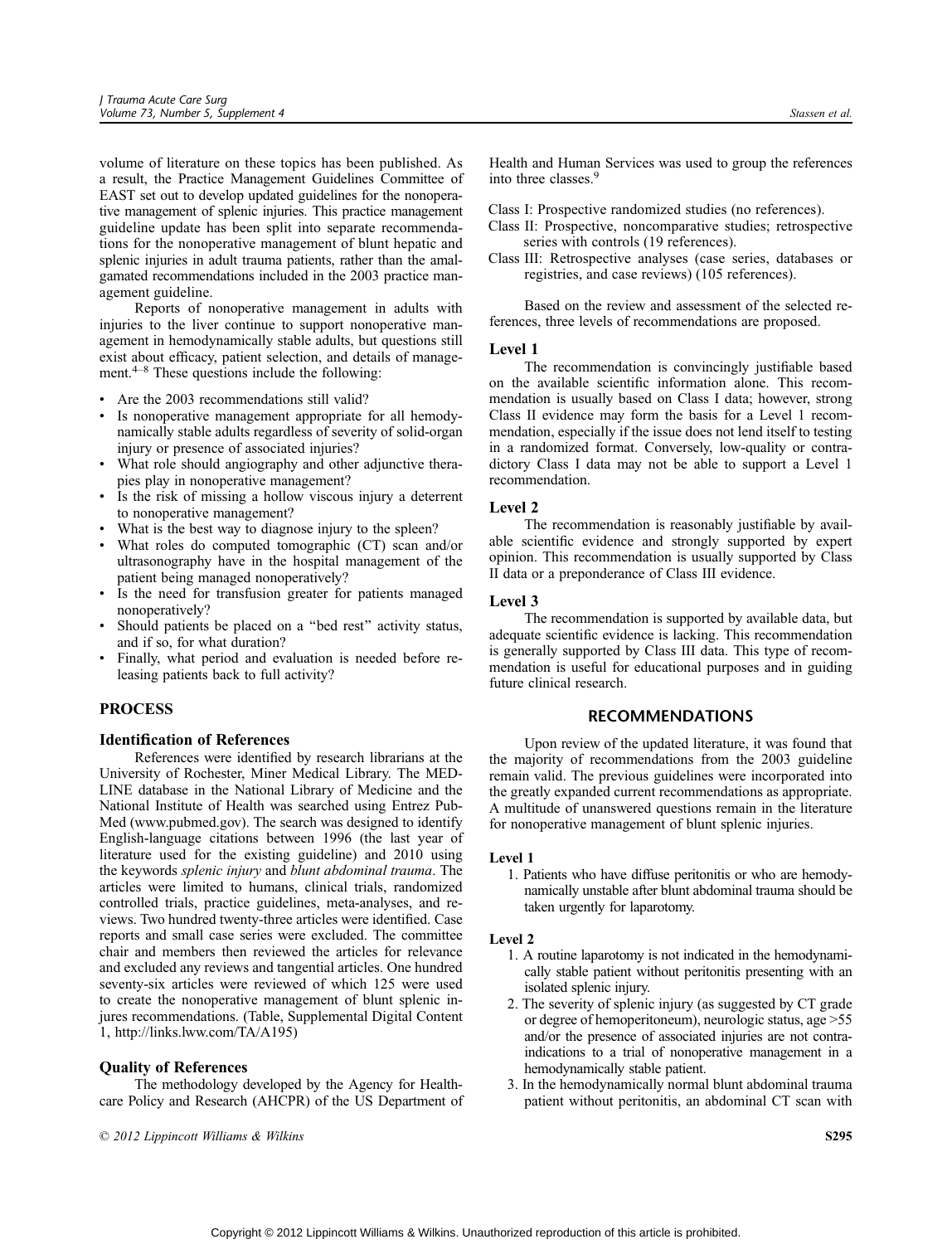intravenous contrast should be performed to identify and assess the severity of injury to the spleen.

- 4. Angiography should be considered for patients with American Association for the Surgery of Trauma (AAST) grade of greater than III injuries, presence of a contrast blush, moderate hemoperitoneum, or evidence of ongoing splenic bleeding.
- 5. Nonoperative management of splenic injuries should only be considered in an environment that provides capabilities for monitoring, serial clinical evaluations, and an operating room available for urgent laparotomy.

#### Level 3

- 1. After blunt splenic injury, clinical factors such as a persistent systemic inflammatory response, increasing/persistent abdominal pain, or an otherwise unexplained drop in hemoglobin should dictate the frequency of and need for follow-up imaging for a patient with blunt splenic injury.
- 2. Contrast blush on CT scan alone is not an absolute indication for an operation or angiographic intervention. Factors such as patient age, grade of injury, and presence of hypotension need to be considered in the clinical management of these patients.
- 3. Angiography may be used either as an adjunct to nonoperative management for patients who are thought to be at high risk for delayed bleeding or as an investigative tool to identify vascular abnormalities such as pseudoaneurysms that pose a risk for delayed hemorrhage.
- 4. Pharmacologic prophylaxis to prevent venous thromboembolism can be used for patients with isolated blunt splenic injuries without increasing the failure rate of nonoperative management, although the optimal timing of safe initiation has not been determined.

## Unanswered questions

There was not enough literature available to make recommendations regarding the following:

- 1. Frequency of hemoglobin measurements
- 2. Frequency of abdominal examinations
- 3. Intensity and duration of monitoring
- 4. Is there a transfusion trigger after which operative or angiographic intervention should be considered?
- 5. Time to reinitiating oral intake
- 6. The duration and intensity of restricted activity (both inhospital and after discharge)
- 7. Optimum length of stay for both the intensive care unit (ICU) and hospital
- 8. Necessity of repeated imaging
- 9. Timing of initiating chemical deep venous thrombosis (DVT) prophylaxis after a splenic injury
- 10. Should patients with severe injuries/or embolized injuries receive postsplenectomy vaccines?
- 11. Is there an immunologic deficiency after splenic embolization?

# SCIENTIFIC FOUNDATION

Nonoperative management has become the standard of care for the hemodynamically stable patient with a blunt splenic injury.1,10 Patients who have peritonitis or those who are hemodynamically unstable with evidence of intraperitoneal hemorrhage (a positive FAST examination result or positive DPL) should undergo immediate exploratory laparotomy.<sup>11,12</sup> Factors previously thought to completely preclude nonoperative management include splenic injury grade, head injury, high Injury Severity Score, degree of hemoperitoneum, age greater than 55 years, number of transfusions, and pooling of contrast or a blush on CT scan. More recent literature has shown that the severity of splenic injury (as suggested by CT grade or degree of hemoperitoneum), a contrast blush seen on CT scan, neurologic status, age greater than 55 years, and/or the presence of associated injuries are no longer contraindications to a trial of nonoperative management.<sup>4-6,13-18</sup> The percentage of adult patients with blunt splenic injury going directly from the emergency department to the operating room for laparotomy varies from 6.9% to 66.7% among the trauma centers in an EAST multi-institutional study.<sup>1</sup> Some centers continue to be more likely to operate on highergrade injuries or those with a vascular blush.20 Concern over delay in diagnosis of hollow viscous injuries with nonoperative management of splenic injuries has been allayed in several studies. Fakhry et al. $^{21}$  reported full thickness hollow viscous injury in only 0.3% of 227,972 blunt trauma admissions. Any suspicion of hollow viscous injury or change in abdominal pain pattern indicates a need for operation because 9.6% of patients with a solid-organ injury and an Abbreviated Injury Scale score of 2 or greater also had a hollow viscous injury.<sup>22</sup> In addition, because increasing numbers of solid-organ injuries are detected in a patient with blunt trauma, the incidence of hollow viscous injury increases.<sup>22</sup> The overall incidence of missed injury is quite low and should not influence decisions concerning eligibility for nonoperative management.<sup>23,24</sup> Adopting a standardized protocol of nonoperative management for isolated splenic trauma based on hemodynamics reduces resource use and hospital costs, without any detriment to care.<sup>25</sup>

Intravenous contrast-enhanced CT scan is now the criterion standard in diagnosing a splenic injury.26,27 With a single-phase CT scan, an extra splenic accumulation of contrast-enhanced blood is usually indicative of active splenic hemorrhage, whereas a focal accumulation of contrast-enhanced blood within the splenic parenchyma is usually indicative of a contained vascular injury.27,28 This contrast extravasation on a single-phase CT scan, the presence of a ''blush,'' has not only been used to predict failure of nonoperative management but also has been considered an indication for laparotomy or angiographic intervention.29 The development of multislice CT scan has improved sensitivity, and more rapid imaging has allowed for the visualization of the major vascular structures in different phases following contrast enhancement, leading to increased sensitivity for detecting contrast extravasation.<sup>3</sup> The clinical implications of these findings in the initial management of a patient with a splenic injury, however, remain controversial because the resulting angiograms often show no active bleeding despite having seen a ''blush'' on CT scan.<sup>31-35</sup> An EAST membership survey by Fata et al.<sup>36</sup> showed that nearly 30% of participating centers do not immediately perform angiography for a contrast blush visualized on CT scan. Several studies have shown that of patients directed toward angiography owing to a blush on CT scan, some

S296 **Example 2012** Lippincott Williams & Wilkins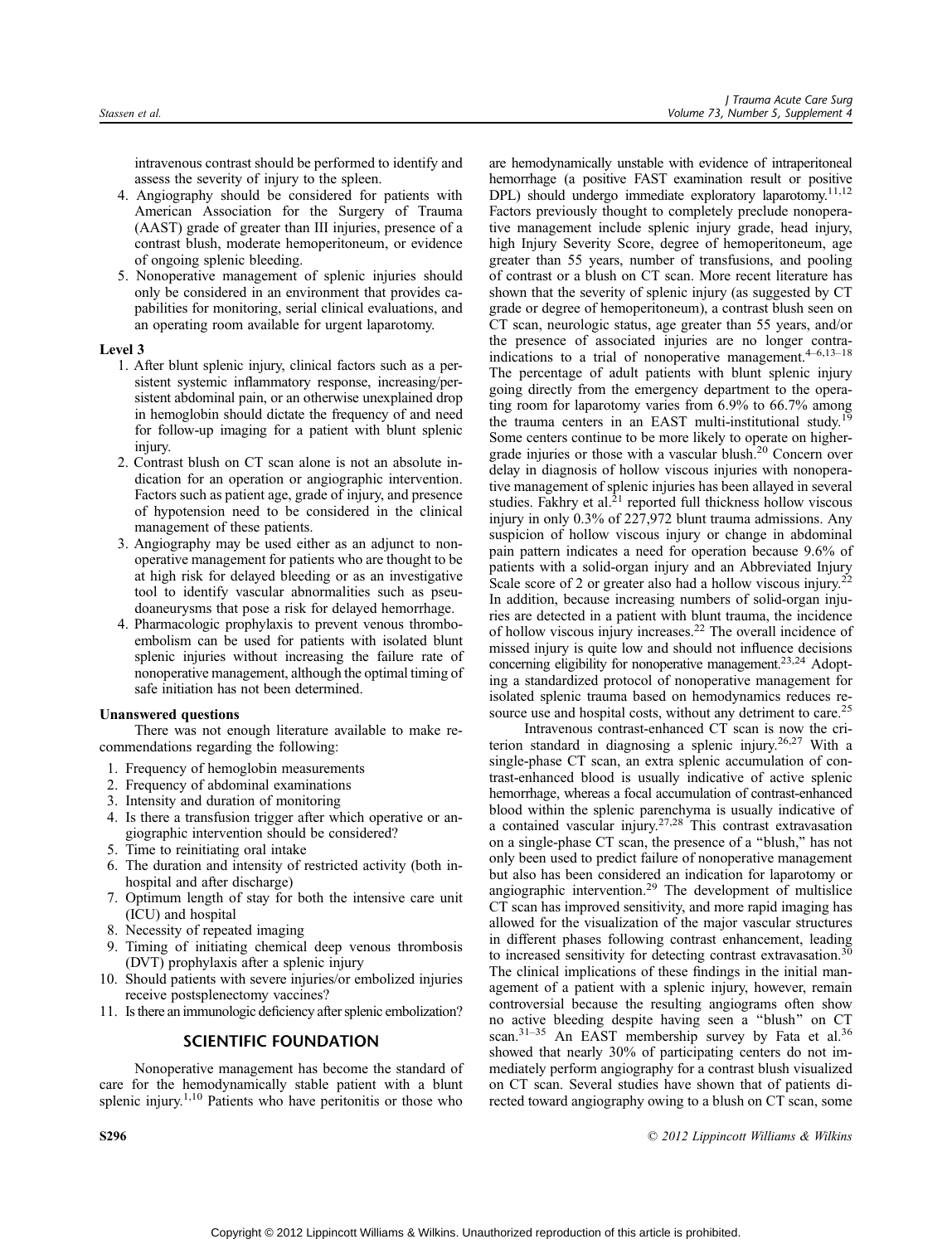of whom had persistent tachycardia and falling hematocrit level; only 5% to 7% of all patients with blunt splenic injury actually had extravasation on angiography that required angioembolization.37,38 Follow-up imaging for splenic injuries remains debated. The study by Fata et al.<sup>36</sup> also found that only 14.5% of the surveyed surgeons routinely obtain follow-up abdominal CT scans. Sharma et al.<sup>14</sup> and Shapiro et al.<sup>39</sup> found that repeated CT scans did not change patient management in most cases, while Weinberg et al.<sup>40</sup> showed that repeated CT imaging at 24 hours to 48 hours in all Grade 2 and higher splenic injuries identifies latent pseudoaneurysms that then undergo angioembolization with improved outcome.

The role of angioembolization in the management of blunt splenic injury remains controversial because there are many studies of similar patient populations with opposite results. Angiography with embolization should be considered for patients with AAST Grade greater than III injuries, presence of a contrast blush, moderate hemoperitoneum, or clinical evidence of ongoing splenic bleeding.<sup>38,41-46</sup> Multiple studies have shown that angioembolization may increase the nonoperative salvage rate for patients with splenic injuries. $20,47-51$ Cooney et al.<sup>37</sup> showed that using a combination of clinical and CT scan criteria, identified a small percentage of patients with splenic injury that were likely to benefit from selective arterial embolization. Although their use of selective arterial embolization salvaged two thirds of their patients with highgrade splenic injury or decreasing hematocrit level, there was a failure rate resulting from persistent bleeding and/or subsequent infarction. Rajani et al.,<sup>48</sup> Davis et al.,<sup>20</sup> and Dent et al.<sup>38</sup> suggested that nonoperative management could be more successful when angioembolization is used, while Harbrecht et al.,<sup>52</sup> Duchesne et al.,<sup>53</sup> and Smith et al.<sup>54</sup> saw no improvement in their splenic salvage rate. Complications of angioembolization occur in 20% of patients and include failure to control bleeding  $(11-15%)$ , missed injuries, and splenic abscesses.47,52 Patients with active bleeding into the peritoneum on CT scan are at high risk of failure with attempted embolization.<sup>55</sup> There is also much debate regarding whether the spleen should be embolized proximally or distally and what material should be used to embolize the spleen.<sup>49,56</sup> Ekeh et al.<sup>57</sup> noted no relationship between location of angioembolization and the presence of either major (splenic bleeding, splenic infarction, splenic abscess, and contrast-induced renal insufficiency seen in 27% of patients) or minor (fever, pleural effusions, and coil migration seen in 53% of patients) after angioembolization complications. Recent small studies have shown that splenic embolization may not have major longterm impact on immune function.<sup>58,59</sup>

Peitzman et al.<sup>19</sup> showed that a lack of protocols, large variability in physician practice, and questionable clinical decision making contributes to the failure of nonoperative management of splenic injuries. Of the trauma centers that participated in that EAST multi-institutional trial, only onethird had written protocols for management and decision making for adults with blunt splenic injury.<sup>6</sup> This was still true in 2005 when Fata et al.<sup>36</sup> showed that only 30% of the respondents had formal written protocols in place for managing splenic injuries, and of them, only two-thirds stated that they usually or always followed the protocol.

Nonoperative management of splenic injuries should only be considered for patients who are hemodynamically stable and have an absence of peritoneal signs and in an environment that has the capability for monitoring, serial clinical evaluations, and an operating room available for urgent laparotomy.55,60 Nonoperative management of splenic injury consists of a period of in-hospital or ICU observation or monitoring, serial abdominal examinations, serial hematocrit measurements, and a period of immobility (bed rest/postdischarge restricted activity). What remains unclear in the literature is the duration and frequency required of all of these interventions. The risk of bleeding with nonoperative management has led to a variety of management guidelines, many of which incorporate a period of strict bed rest and hospitalization.<sup>1</sup> Pediatric studies have shown that a number of surgeons have reported data showing that they will discharge patients as early as 3 days following splenic injury and lift activity restriction after as early as  $\frac{8}{8}$  weeks.<sup>61-64</sup> In adults, timing of in-hospital mobilization does not seem to contribute to delayed hemorrhage in a retrospective study by London et al.<sup>65</sup>; however, this has not been confirmed in a prospective fashion. Fata el al., $36$  in an EAST member survey, showed that for Grade I injuries, 32.3% of respondents admitted patients to a continuously monitored environment, while for Grade II splenic injuries, 75% of the admitted patients to a continuously monitored bed. Izu et al.<sup>66</sup> discharged patients with Grade I injuries as early as 1 day to 2 days after injury if their hemoglobin and vital signs were stable. Length of stay times for Grade II and higher injuries differed significantly in published studies. In most studies patients, those with Grade III and higher injuries were admitted to the ICU for variable lengths of time. Patients with Grade III or greater injuries had a minimum overall length<br>of stay of at least 3 days.<sup>66–69</sup> Frequency of serial hematocrits varied by 6, 8, and 12-hour intervals for patients with splenic injuries.<sup>67</sup>

Fata et al.<sup>36</sup> found that clinical judgment was the predominant factor cited by EAST members in return-to-activity decisions for all grades of splenic injury. Most of the EAST members (81%) did not use CT scan following discharge for Grade I and II injury to make activity recommendations. However, the proportion using CT scan increased steadily for higher grades of injury. With respect to follow-up and discharge instructions for timing of returning to full activity including full contact sports, no detectable patterns emerged from the study of Fata et al. Even with Grade I and II injuries, responses ranged from less than 6 weeks (37.6%), 2 months to 3 months (39.3%), to 4 months to 6 months (19.7%). For Grade III injuries, 19.8% of the sample would allow return to full activity within 6 weeks, 56% within 2 months to 3 months, and 19.2% within 4 months to 6 months. For Grade IV and V injuries, the majority of respondents were divided between 2 months to 3 months (45.8%) and 4 months to 6 months (31%). With Grade IV and V, 5% would choose to restrict activity for a period longer than 6 months.<sup>36</sup> There is no true literature consensus regarding what constitutes appropriate in-hospital and posthospital management of patients with blunt splenic injury once they have been selected for nonoperative management. Frequency of serial hematocrits, abdominal examinations, monitoring, when a diet should be

 $\odot$  2012 Lippincott Williams & Wilkins  $\ddot{\text{S297}}$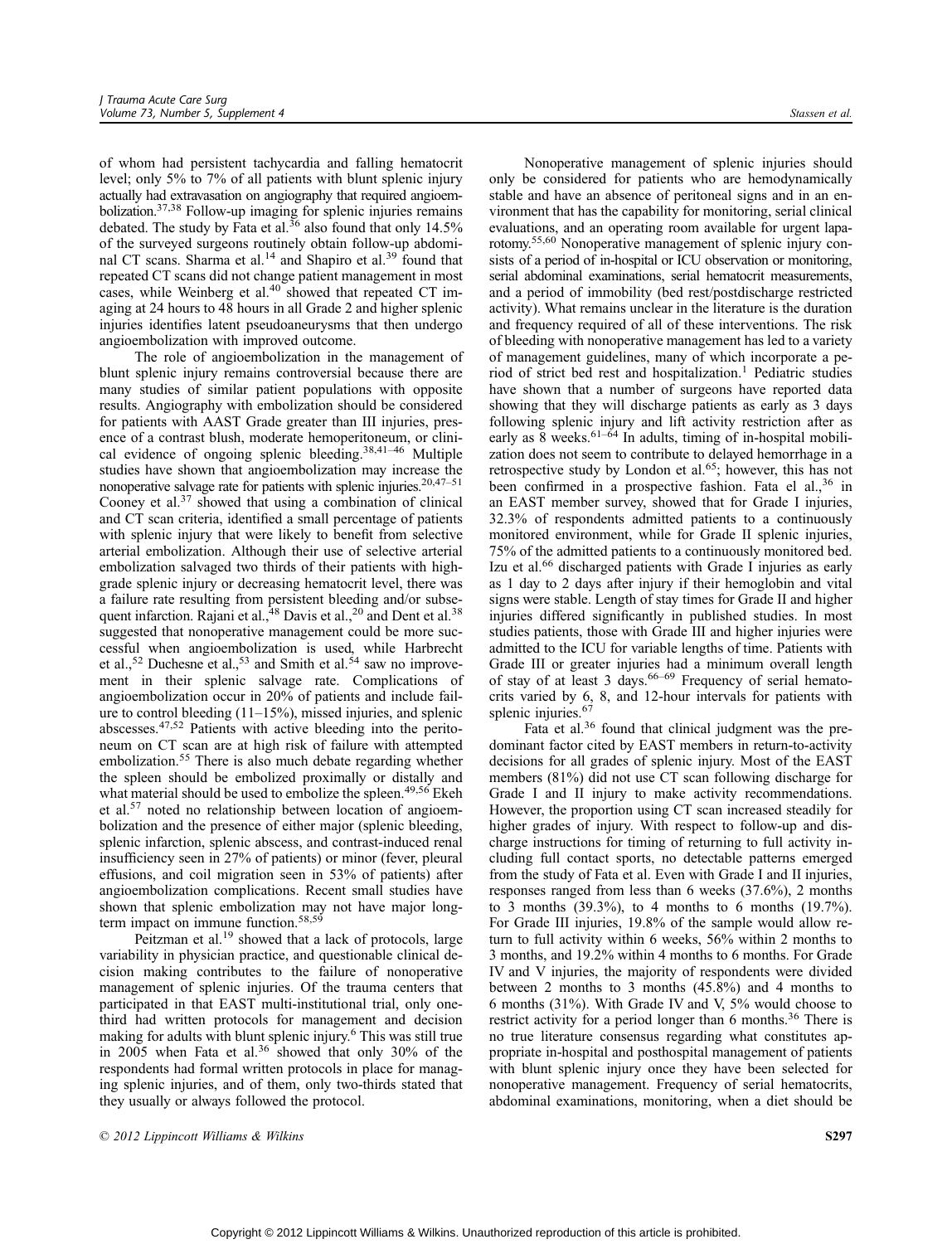started, how long should patients be kept at bed rest, the optimum length of stay for both the ICU and hospital, and how long should activities be limited are all questions to which there are no clear-cut answers in the literature.

Nonoperative management of splenic injuries in adults is attempted in approximately 85% of all patients with blunt splenic injury, with failure rates ranging from 8% to 38%.<sup>46,52</sup> Patients with a vascular blush or pseudoaneurysm on CT scan, Grade III injuries with large hemoperitoneum or a Grade IV or V injury are thought to be at high risk of failure.<sup>46,70,71</sup> Multiple studies have attempted to predict those at risk for failure of nonoperative management. Velmahos et al.<sup>46</sup> showed that 40% of patients with Grade IV injuries and 16% of Grade V injuries had attempted nonoperative management, and 34.5% of Grade 4 injuries and 60% of Grade V injuries failed NOM. Of those patients who fail nonoperative management, 75% fail within 48 hours of injury, 88% within 5 days, and 93% within 1 week of injury.<sup>19,72</sup> The 180-day risk of splenectomy following nonoperative management and discharge home is 1.4% in a recent review of a statewide hospital discharge data system.<sup>73</sup> Patients should be educated about the potential for delayed splenic rupture when discharged after nonoperative management of their splenic injury.

Chemical DVT prophylaxis may not increase the failure rate of nonoperative management as shown by Eberle et al.<sup>74</sup> In their study, early  $(\leq 3$  days) use of low-molecular weight heparin did not seem to increase failure rates or blood transfusion requirements for patients with splenic injuries. Another study by Alejandro et al.<sup>75</sup> showed that the early use (<48 hours) of low-molecular weight heparin in trauma patients with splenic injuries was not associated with an increased rate of blood transfusion requirements or an increased rate of failure of nonoperative management. Although the use of chemical DVT prophylaxis has been shown not to negatively impact nonoperative management of splenic injuries, there is no literature consensus about safe initiation time.

## SUMMARY

There has been a plethora of literature regarding nonoperative management of blunt splenic injuries published since the 2003 EAST practice management guideline was written. Nonoperative management of blunt splenic injuries is now the treatment modality of choice in hemodynamically stable patients, irrespective of the grade of injury. Its use is associated with a low overall morbidity and mortality when applied to an appropriate patient population. Nonoperative management of blunt splenic injuries should only be considered in an environment that provides capabilities for monitoring and serial clinical evaluations and has an operating room available for urgent laparotomy. Patients presenting with hemodynamic instability and peritonitis still warrant emergent operative intervention. Intravenous contrast-enhanced CT scan is the diagnostic modality of choice for evaluating blunt splenic injuries. Repeated imaging should be guided by a patient's clinical status. Adjunctive therapies like angiography with embolization remain important adjuncts to nonoperative management of splenic injuries. Despite the explosion of literature on this topic, many questions regarding nonoperative

management of blunt splenic injuries remain without conclusive answers in the literature.

## FUTURE INVESTIGATION

Topics for future studies include the following:

- 1. Frequency of hemoglobin measurements
- 2. Frequency of abdominal examinations
- 3. Intensity and duration of monitoring
- 4. Is there a true transfusion threshold after which operation or angiography should be considered?
- 5. Optimal time to reinitiate oral intake
- 6. Necessity of repeated imaging
- 7. Duration and intensity of restricted activity (in-hospital and after discharge)
- 8. What exactly constitutes a ''failure'' of nonoperative management?
- 9. Timing of initiating pharmacologic DVT prophylaxis after injury
- 10. Necessity of postsplenectomy vaccination for patients with severe injuries/or embolized injuries
- 11. Immunologic affects of splenic embolization
- 12. Optimum length of stay for both the ICU and hospital.

## **DISCLOSURE**

The authors declare no conflicts of interest.

#### **REFERENCES**

- 1. Sartorelli KH, Frumiento C, Rogers FB, et al. Non-operative management of hepatic, splenic, and renal injuries in adults with multiple injuries. J Trauma. 2000:49:56-61.
- 2. Pachter HL, Guth AA, Hofstetter SR, Spencer FC. Changing patterns in the management of splenic trauma. Ann Surg. 1998;227:708-719.
- 3. Eastern Association for the Surgery of Trauma (EAST) Ad Hoc Committee on Practice Management Guideline Development. Non-operative management of blunt injury to the liver and spleen 2003. Available at: <http://east.org/tpg>.
- 4. Archer LP, Rogers FB, Shackford SR. Selective non-operative management of liver and spleen injuries in neurologically impaired adult patients. Arch Surg. 1996;131:309-315.
- 5. Cocanour CS, Moore FA, Ware DN, Marvin RG, Duke JH. Age should not be a consideration for non-operative management of blunt splenic injury. J Trauma. 2000;48:606-612.
- 6. Peitzman AB, Heil B, Rivera L, et al. Blunt splenic injury in adults: multiinstitutional Study of the Eastern Association for the Surgery of Trauma. J Trauma. 2000:49:187-189.
- 7. Konstantakos AK, Barnoski AL, Plaisier BR, Yowler CJ, Fallon WF Jr, Malangoni MA. Optimizing the management of blunt splenic injury in adults and children. Surgery. 1999;126:805-813.
- 8. Paddock HN, Tepas JJ 3rd, Ramenofsky ML, et al. Management of blunt pediatric hepatic and splenic injury: similar process, different outcome. Am Surg. 2004;70:1068-1072.
- 9. Eastern Association for the Surgery of Trauma (EAST) Ad Hoc Committee on Practice Management Guideline Development. Utilizing evidence based outcome measures to develop practice management guidelines: a primer. 2000. Available at [http://east.org/tpg/primer.pdf.](http://east.org/tpg/primer.pdf)
- 10. Clancy TV, Ramshaw DG, Maxwell JG, et al. Management outcomes in splenic injury: a statewide trauma center review. Ann Surg. 1997;226:  $17 - 24$ .
- 11. Wallis A, Kelly MD, Jones L. Angiography and embolization for solid abdominal organ injury in adults-a current perspective. World J Emerg Surg. 2010;5:18.

S298 **S298 2012** Lippincott Williams & Wilkins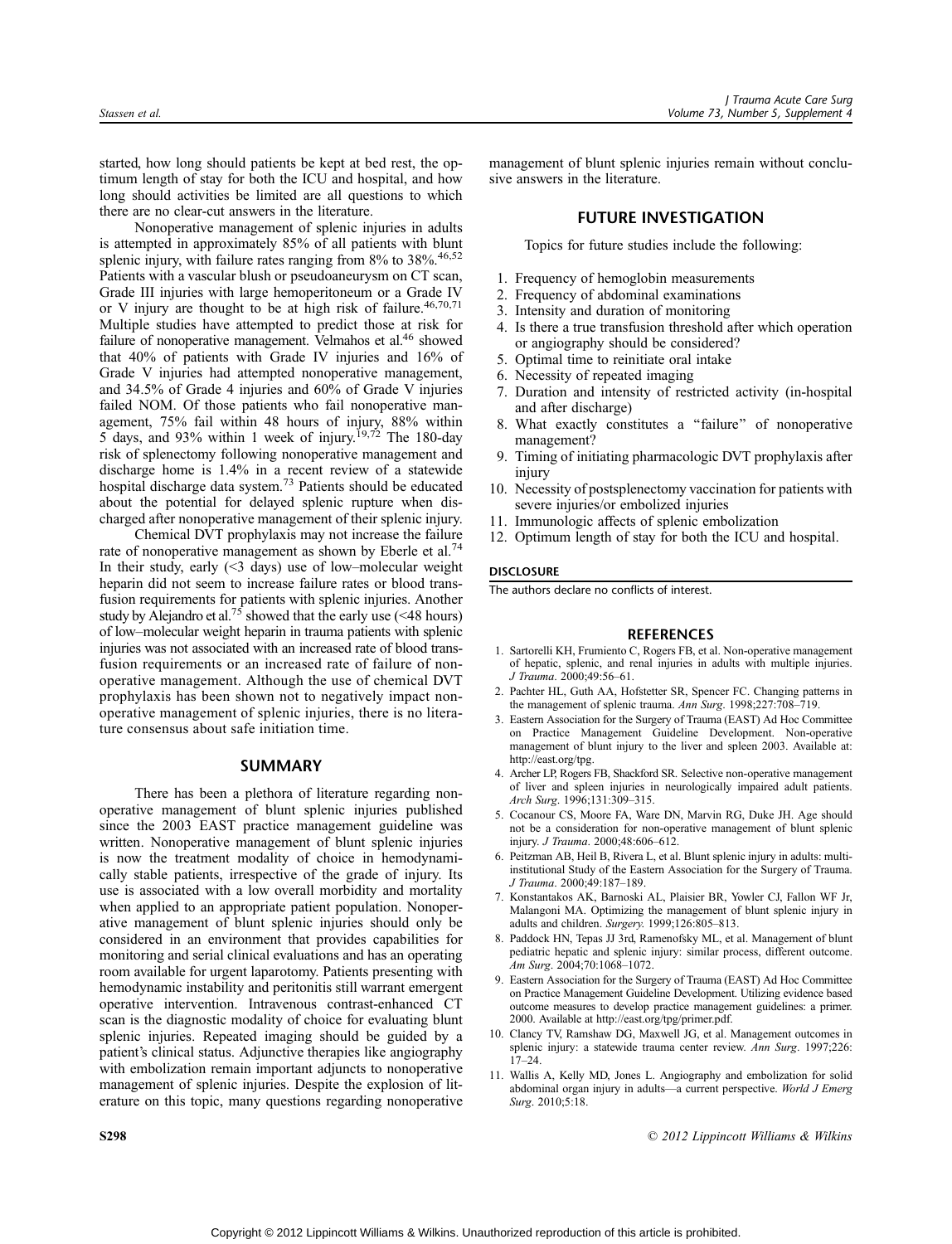- 12. Cathey KL, Brady WJ Jr, Butler K. Blunt splenic trauma: characteristics of patients requiring urgent laparotomy.  $Am$  Surg. 1998;65:450-454.
- 13. Falimirski ME, Provost D. Nonsurgical management of solid abdominal organ injury in patients over 55 years of age. Am Surg. 2000;66:631-635.
- 14. Sharma OP, Oswanski MF, Singer D, et al. Assessment of non-operative management of blunt spleen and liver trauma. Am Surg. 2005;71: 379-386.
- 15. Bee TK, Croce MA, Miller PR, et al. Failure of splenic non-operative management: is the glass half empty or half full? *J Trauma*. 2001;50: 230-236.
- 16. Nix JA, Costanza M, Daley BJ, et al. Outcomes of the current management of splenic injuries. J Trauma. 2001;50:835-842.
- 17. Gaunt WT, McCarthy MC, Lambert CS, et al. Traditional criteria for observation of splenic trauma should be challenged. Am Surg. 1999; 65:689-691.
- 18. Siriratsivawong K, Zenati M, Watson GA, et al. Non-operative management of blunt splenic trauma in the elderly: does age play a role? Am Surg. 2007;73:585-590.
- 19. Peitzman AB, Harbrecht BG, Rivera L, et al. Eastern Association for the Surgery of Trauma Multi-institutional Trials Workgroup. Failure of observation of blunt splenic injury in adults: variability in practice and adverse consequences. J Am Coll Surg. 2005;201:179-187.
- 20. Davis KA, Fabian TC, Croce MA, et al. Improved success in nonoperative management of blunt splenic injuries: embolization of splenic artery pseudoaneurysms. J Trauma. 1998;44:1008-1015.
- 21. Fakhry SM, Watts DD, Luchette FA. Current diagnostic approaches lack sensitivity in the diagnosis of perforated blunt small bowel injury: analysis from 275,557 trauma admissions from the EAST multi-institutional HVI trial. *J Trauma.* 2003:54:295-306.
- 22. Nance ML, Peden GW, Shapiro MB, et al. Solid organ injury predicts major hollow viscous injury in blunt abdominal trauma. J Trauma. 1997;43: 618-625.
- 23. Miller PR, Croce MA, Bee TK, et al. Associated injuries in blunt solid organ trauma: implications for missed injury in non-operative management. J Trauma. 2002;53:238-244.
- 24. Sarihan H, Abes M. Non-operative management of intra-abdominal bleeding due to blunt trauma in children: the risk of missed associated intestinal injuries. Pediatr Surg Int. 1998;13:108-111.
- 25. Mehall JR, Ennie JS, Saltzzman DA, et al. Prospective results of a standardized algorithm based on hemodynamic status for managing pediatric solid organ injury. J Am Coll Surg. 2001;193:347-353.
- 26. Willmann JK, Roos JE, Platz A, et al. Multidetector CT: detection of active hemorrhage in patients with blunt abdominal trauma. AJR Am J Roentgenol. 2002;179:437-444.
- 27. Bianchi JD, Collin GR. Management of Splenic trauma at a rural, Level I trauma center. Am Surg. 1997;63:490-495.
- 28. Shanmuganathan K, Mirvis SE, Boyd-Kranis R, Takada T, Scalea TM. Nonsurgical management of blunt splenic injury: use of CT criteria to select patients for splenic arteriography and potential endovascular therapy. Radiology. 2000;217:75-82.
- 29. Marmery H, Shanmuganathan K, Mirvis SE, et al. Correlation of multidetector CT findings with splenic arteriography and surgery: prospective study in 392 patients. J Am Coll Surg. 2008;206:685-693.
- 30. Anderson SW, Varghese JC, Lucey BC, et al. Blunt splenic trauma: delayedphase CT for differentiation of active hemorrhage from contained vascular injury in patients. Radiology. 2007;243:88-95.
- 31. Diamond IR, Hamilton PA, Garber AB, et al. Extravasation of intravenous computed tomography scan contrast in blunt abdominal and pelvic trauma. J Trauma. 2009:66:1102-1107.
- 32. Omert LA, Salyer D, Dunham CM, Porter J, Silva A, Protech J. Implications of the ''contrast blush'' finding on computed tomographic scan of the spleen in trauma. J Trauma. 2001;51:272-278.
- 33. Haan JM, Biffl W, Knudson MM, et al. Western Trauma Association Multi-Institutional Trials Committee: splenic embolization revisited—a multicenter review. J Trauma. 2004;56:542-554.
- 34. Marmery H, Shanmuganathan K, Alexander MT, et al. Optimization of selection for non-operative management of blunt splenic injury: comparison of MDCT grading systems. AJR Am J Roentgenol. 2007; 189:1421-1427.
- $\odot$  2012 Lippincott Williams & Wilkins  $\ddot{\text{S}}$
- 35. Wurmb TE, Fruhwald P, Hopfner W, et al. Whole-body multislice computed tomography as the first line diagnostic tool in patients with multiple injuries: the focus on time.  $J$  Trauma. 2009;66:658-665.
- 36. Fata P, Robinson L, Fakhry SM. A survey of EAST member practices in blunt splenic injury: a description of current trends and opportunities for improvement. J Trauma.  $2005$ ; 59:836-841.
- 37. Cooney R, Ku J, Cherry R, et al. Limitations of splenic angioembolization in treating blunt splenic injury. J Trauma. 2005;59:926-932.
- 38. Dent D, Alsabrook G, Erickson BA, et al. Blunt splenic injuries: high nonoperative management rate can be achieved with selective embolization. J Trauma. 2004;56:1063-1067.
- 39. Shapiro MJ, Krausz C, Durham RM, et al. Overuse of splenic scoring and computed tomographic scans. J Trauma. 1999;47:651-658.
- 40. Weinberg JA, Manotti LJ, Croce MA, et al. The utility of serial computed tomography of blunt splenic injury: still worth a second look? J Trauma. 2007;62:1143-1148.
- 41. Haan J, Scott J, Boyd-Kranis RL, et al. Admission angiography for blunt splenic injury: advantages and pitfalls. J Trauma. 2001;51:1161-1165.
- 42. Liu PP, Lee WC, Cheng YF, et al. Use of splenic angioembolization as an adjunct to nonsurgical management of blunt splenic injury. J Trauma. 2004;56:768-773.
- 43. Hagiwara A, Fukushima H, Murata A, et al. Blunt splenic injury: usefulness of trans catheter arterial embolization in patients with a transient response to fluid resuscitation. Radiology. 2005:235:57-64.
- 44. Haan J, Obeid NI, Kramer M, Scalea TM. Protocol-driven non-operative management in patients with blunt splenic trauma and minimal associated injury decreases length of stay. J Trauma. 2003;55:317-322.
- 45. Mayglothling JA, Haan JM, Scalea TM. Blunt splenic injuries in the adolescent trauma population: the role of angiography and embolization. J Emerg Med. 2009.
- 46. Velmahos GC, Zacharias N, Emhoff TA, et al. Management of the most severely injured spleen. Arch Surg. 2010;145:456-460.
- 47. Hann JM, Biffl W, Knudson M, et al. Western Trauma Association Multi-Institutional Trials Committee: splenic embolization revisited. J Trauma. 2004:56:542-547.
- 48. Rajani RR, Claridge JA, Yowler CJ, et al. Improved outcome of adult splenic injury: a cohort analysis. Surgery. 2006;140:626-632.
- 49. Haan JM, Bochicchio GV, Kramer N, et al. Non-operative management of blunt splenic injury: a 5-year experience. J Trauma. 2005;58:492-498.
- 50. Wei B, Hemmila MR, Arbabi S, et al. Angioembolization reduces operative intervention for blunt splenic injury. J Trauma. 2008;64: 1472-1477.
- 51. Wu SC, et al. Early selective angioembolization improves success of nonoperative management of blunt splenic injury. Am Surg. 2007;73: 897-902
- 52. Harbrecht BG, Ko SH, Watson GA, et al. Angiography for blunt splenic trauma does not improve success rate of non-operative management. J Trauma. 2007;63:44-49.
- 53. Duchesne JC, Simmons JD, Schmeig RE, et al. Proximal splenic angioembolization does not improve outcomes in treating blunt splenic injuries compared with splenectomy. J Trauma. 2008;65:1346-1353.
- 54. Smith HE, Biffl WL, Majercik SD, et al. Splenic artery embolization: have we gone too far? *J Trauma*. 2006;61:541-546.
- 55. Haan JM, Marmery H, Shanmuganathan K, et al. Experience with splenic main coil embolization and significance of new or persistent pseudoaneurysm: re-embolize, operate, or observe. J Trauma. 2007;63: 615-619.
- 56. Bessoud B, Duchosal MA, Siegrist CA, et al. Proximal splenic artery embolization for blunt splenic injury: clinical, immunologic, and ultrasound-Doppler follow-up. J Trauma. 2007;62:1481-1486.
- 57. Ekeh AP, McCarthy MC, Woods RJ, Haley E. Complications arising from splenic embolization after blunt splenic trauma. Am J Surg. 2005;189: 335-339
- 58. Malhotra AK, Carter RF, Lebman DA, Carter DS, Riaz OJ, Aboutanos MB, Duane TM, Ivatury RR. Preservation of splenic immunocompetence after splenic artery angioembolization for blunt splenic injury. J Trauma. 2010;69:1126-1131.
- 59. Tominaga GT, Simon FJ Jr, Dandan IS, et al. Immunologic function after splenic embolization, is there a difference? J Trauma. 2009;67:289-295.